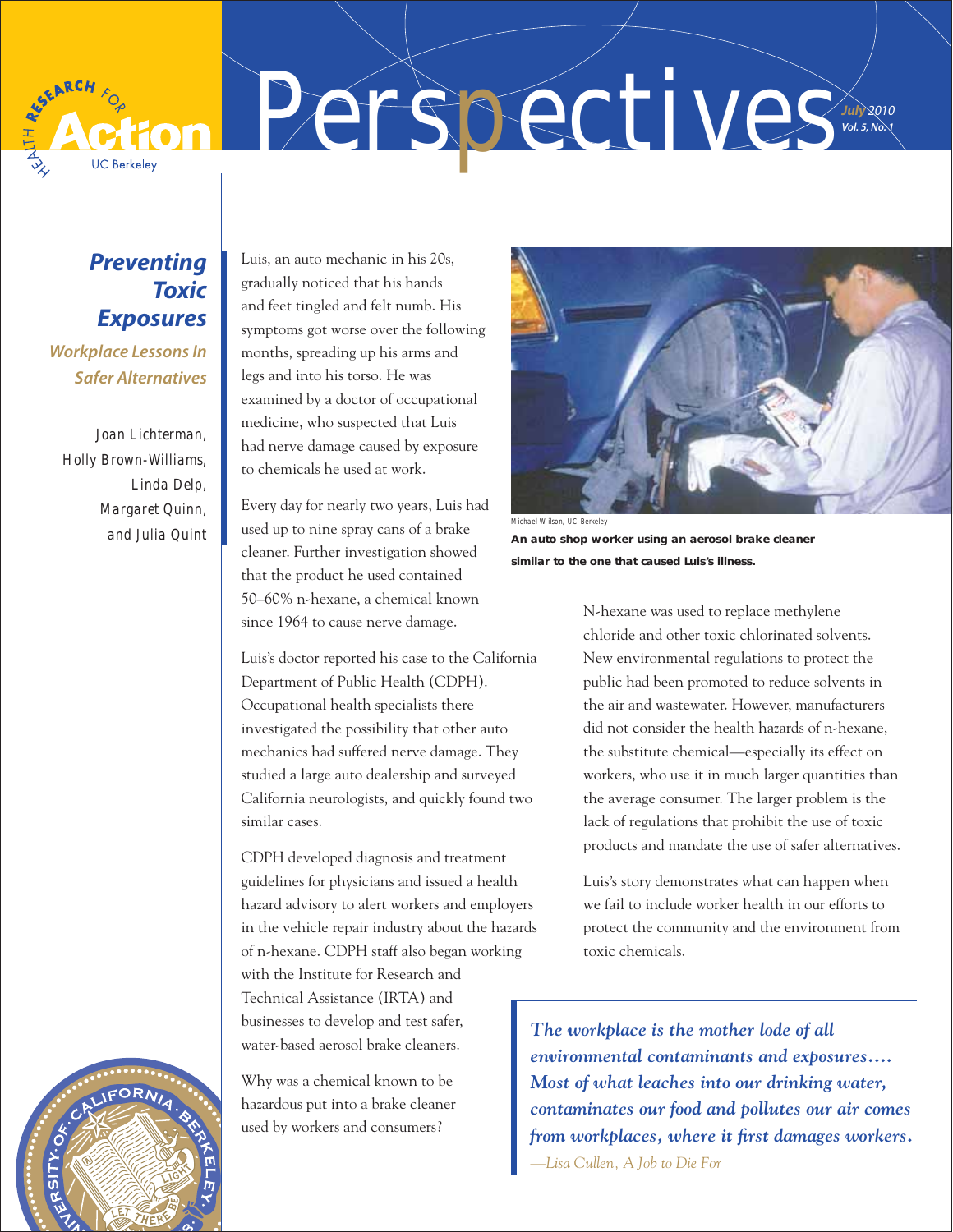Over 85,000 industrial chemicals are on the US market today and 2,000 new ones are introduced each year. Large numbers of chemicals used in high volumes have not been adequately tested for safety, and US regulations require government agencies to prove that chemicals cause harm before taking action to protect health.

*Perspectives*

In 2005, the European Union adopted a comprehensive chemicals management policy called REACH—Registration, Evaluation, and Authorization of Chemicals—which requires businesses to show that the chemicals in their products and processes can be used safely, and stimulates research and development to replace hazardous chemicals with safer ones.

## **Key Features of REACH**

SEARCH

- Regulates chemicals currently in use as well as new substances.
- Requires registration of all chemical substances produced or imported in quantities of 1 ton or more per company per year.
- Requires companies to provide information on the health and environmental effects of their chemical substances at time of registration.
- Provides for transfer of hazard information up and down the supply chain.
- Requires preauthorization for substances of very high concern and a plan to replace them with safer alternatives.

In the US, there is a growing recognition that our system to minimize chemical risks is seriously inadequate. People are increasingly concerned about health effects from toxic chemicals and are urging policymakers to take action to protect them. In response, states have introduced their own policies to protect the public.

For example, the 1989 Massachusetts Toxics Use Reduction Act (TURA) requires businesses to report the amount of toxic chemicals they use

and prepare toxics use reduction plans; state technical experts are available to help identify safer alternatives.

In California, two "green chemistry" laws enacted in 2008 require the California Environmental Protection Agency to prioritize chemicals of concern in consumer products, evaluate alternatives, issue regulations to protect the public and the environment, and create a clearinghouse of information about toxic substances.

Legislation requiring a US chemicals management policy similar to REACH was recently introduced in Congress, but we are far from achieving a comprehensive policy. In the meantime, successful state and local efforts that promote safer alternatives to high-priority toxic chemicals should be supported and expanded. As Luis's story illustrates, as we move forward we must integrate workplace, community, and environmental concerns to ensure that all are protected and we do not shift harm from one group to another.

# **Workplace and Community Health Are Linked**

Workers and community members use many of the same toxic chemicals in cleaners, adhesives, paint strippers, pesticides and other products. In addition, community exposures and environmental contamination frequently occur when chemicals are released during their manufacture and use in the workplace. The health hazards of these chemicals are often unappreciated until workers become ill and occupational health specialists investigate and identify the causes of their illness. These investigations of worker chemical exposure have led to actions that also protect the public at large. (See table.)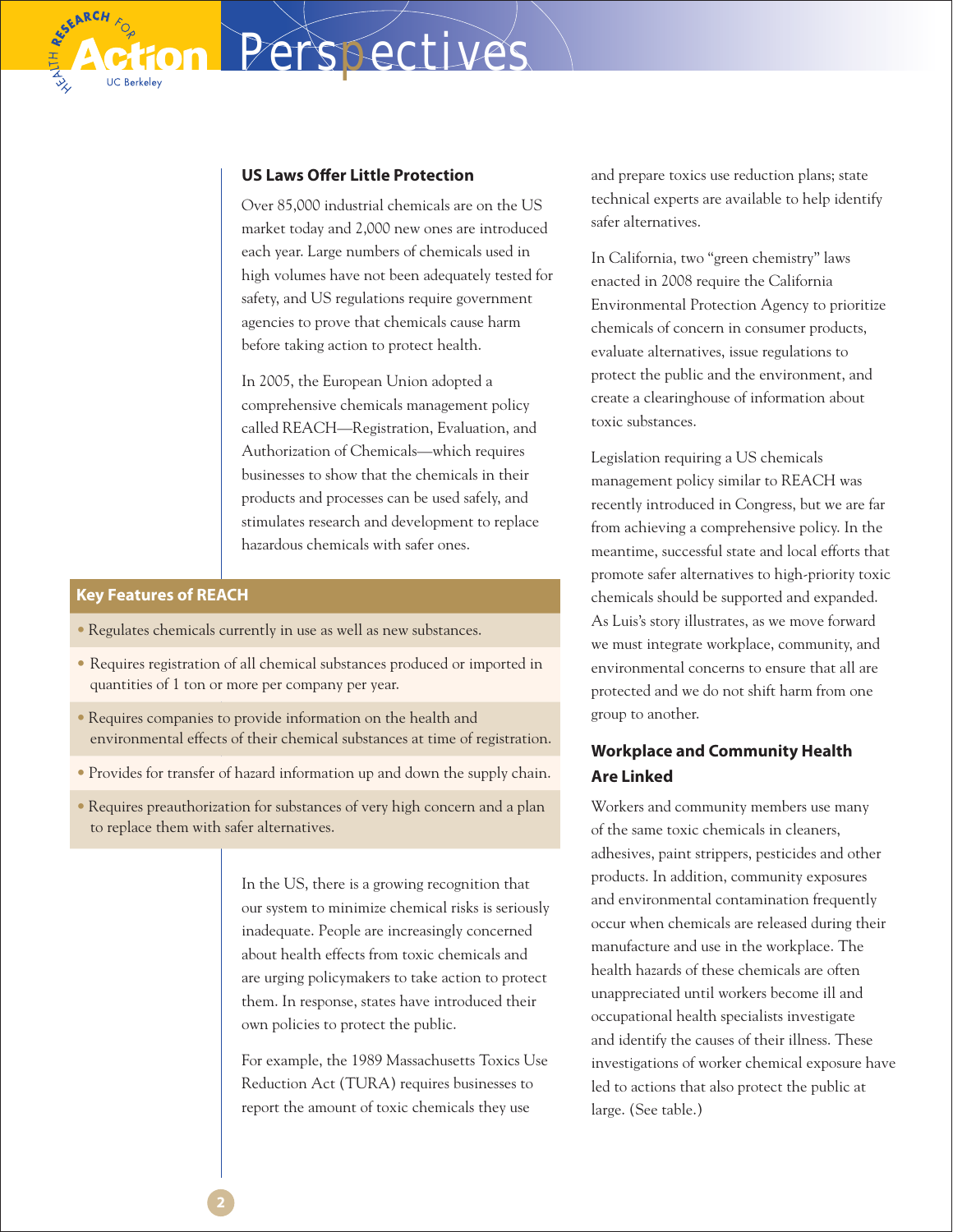#### **Some examples of chemicals identified as health hazards after workers got sick**

| Chemical                        | <b>Worker Population</b>                                                   | <b>Health Outcome</b>                                                  | <b>Action Taken</b>                                                              |
|---------------------------------|----------------------------------------------------------------------------|------------------------------------------------------------------------|----------------------------------------------------------------------------------|
| Asbestos                        | Ship builders,<br>construction workers                                     | Lung cancer, mesothelioma                                              | Reduced use; stricter regulation<br>in workplace and community                   |
| Lead                            | Battery manufacturers,<br>construction workers.<br>radiator repair workers | High blood pressure, stroke,<br>kidney or nerve damage,<br>infertility | Banned from paint and gasoline;<br>stricter regulation in workplace<br>and homes |
| Dibromochloro propane<br>(DBCP) | Pesticide manufacturers.<br>farm workers                                   | Sterility in men                                                       | Banned from use in US                                                            |
| Diacetyl in<br>butter flavoring | Flavoring manufacturers,<br>microwave popcorn<br>production workers        | Irreversible lung damage                                               | Regulation under development                                                     |

Despite the obvious connections between workplace and community chemical hazards, we tend to treat them as separate concerns rather than different aspects of the same problem. As a result, we often fail to consider the special circumstances of workers' chemical use: limited freedom to choose the products they use and much higher exposure over a working lifetime. By developing separate solutions, we also risk increasing hazards for one group while protecting another (as with Luis). And, importantly, we waste the rich knowledge and experience that workers, community members, and labor and environmental advocates can contribute to more holistic solutions.



Courtesy of Communities for a Better Environment

### **Upstream Solutions**

The most effective way to protect workers and communities is to prevent exposure to chemicals in the first place by using safer alternatives and work processes. This is often called "upstream" prevention because it addresses the source or hazard before it causes health problems "downstream."

Occupational health professionals are trained to start by eliminating the hazards if possible when addressing harmful exposures. As a result, they have considerable real-world experience and a long history of practicing this approach. They are also accustomed to working collaboratively with business, workers, and labor unions, which can result in workable solutions that are embraced throughout an industry. Equally important, they recognize that workers have firsthand knowledge of work materials and processes and often have creative ideas about how to do a job differently to reduce the use of hazardous substances.

Community and environmental health professionals and advocates have a long track record in preventing pollution. They have led the fight to reduce hazardous waste and the release of hazardous substances into the air and water. Environmental regulations have spurred research and innovation in the development of safer alternatives. However, to be most effective, pollution prevention requires an integrated approach that incorporates the health and safety of workers.

*The requisite knowledge and technologies exist to develop alternatives to many ... chemical agents known or believed to cause or*  bromote cancer.

*—President's Cancer Panel 2008–2009 Report, Reducing Environmental Cancer Risk*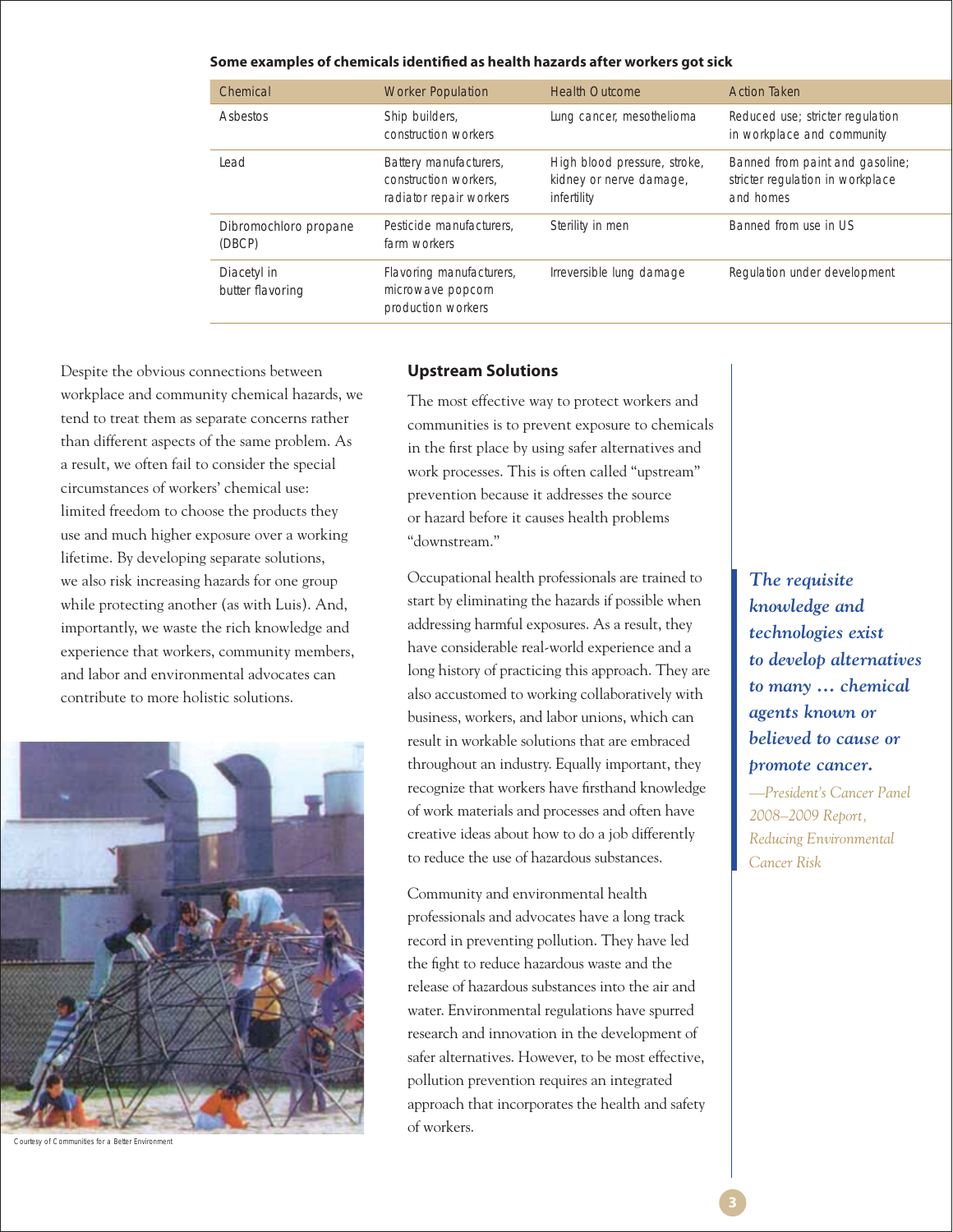A number of state and local initiatives have already led to solutions with far-reaching effects on worker health, the community, and the environment. The stories on these pages illustrate elements of successful projects:

*Perspectives*

- Public health experts identify a chemical hazard that should be eliminated based on toxicity data or illness tracking and investigation.
- Researchers from public health agencies, universities, or nongovernmental organizations (NGOs) collaborate with

### **Printing Press Cleanup Chemicals**

Lithographic printers use hazardous volatile organic compounds (VOCs) daily to hand-clean the ink on printing press cylinders. After IRTA developed and tested new low-VOC products that were less toxic to workers and better for the environment, California's South Coast Air Quality Management District passed regulations limiting VOCs in printing cleanup products. But elsewhere in California, printers continued to use toxic solvents because similar regulations were lacking.

A California Department of Public Health project involving workers, unions, printing shop owners, and local governments in the San Francisco Bay Area promoted awareness of less toxic alternatives that were effective, affordable, and acceptable to workers and printers.

CDPH found that printers were interested in using safer alternatives, but lacked the time or technical expertise to investigate and compare them. Occupational public



**4**

health programs can provide this expertise to businesses and their workers so that use of safer alternatives spreads industrywide.

workers and businesses. They develop and try out alternatives—aiming for solutions that address effectiveness and cost concerns and do not introduce new hazards. They also consider changes in work processes, as well as chemical substitution.

- Workers and business owners are trained to understand the hazards of the current chemicals, how to use alternative products and processes, and are empowered to make improvements.
- Occupational and environmental health proponents collaborate, leading to more comprehensive solutions that protect workers and communities.
- Once an effective solution is identified, a broader effort, such as technical and financial assistance or regulation, follows to implement it throughout an industry.



**Reducing Use of Hospital Disinfectants** 

Hospital staff use substantial amounts of cleaning and disinfecting products. These products prevent infection, but are toxic and pollute water via the sewer system. The Sustainable Hospitals Program at the University of Massachusetts Lowell worked with a large hospital to test a change in

cleaning process that uses smaller quantities of chemicals and water.

Researchers worked with hospital staff to compare new microfiber mops to the conventional cotton mops and obtained input from workers on their effectiveness. They also found ways to reduce the risk of wrist strain from using the new method. Staff preferred the microfiber mops because they were lighter. Researchers calculated that the cost of purchasing the microfiber mops would be offset by savings on water and chemicals.

This case illustrates the value of involving workers in evaluating alternative chemicals and technologies. It also shows the potential of including work process changes to minimize exposure to chemical hazards.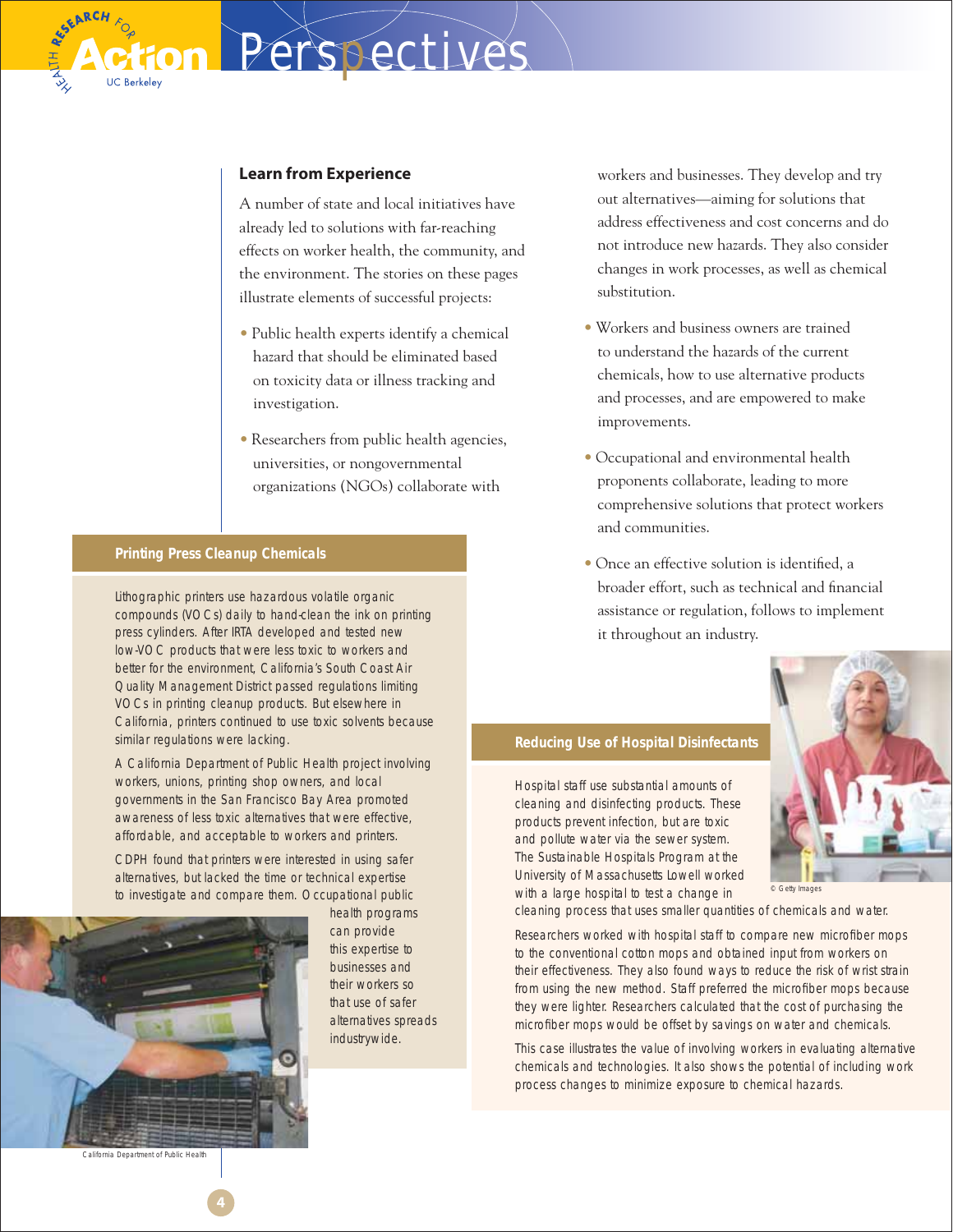Much more work is needed. Yet efforts to develop safer alternatives are sporadic and grossly underfunded, and development of specialized expertise is lacking. The US Environmental Protection Agency (EPA) provides small grants to support pollution prevention, but the leading federal agency for workplace health—the National Institute for Occupational Safety and Health (NIOSH) lacks funds to support practical research and collaboration on safer alternatives. Furthermore, there are few regulations or economic incentives that spur businesses to research alternatives.

### **Prescription for Change**

Workers and communities need protection from harmful chemicals. Efforts have begun to promote essential changes to outdated and ineffective federal laws. To better integrate occupational and environmental health approaches and to foster increased use of safer alternatives at the state and local levels, we need to:

*Since TURA's passage in 1989, the Program has helped the state's largest toxics users reduce use by 40 percent, waste by 71 percent and on-site releases of toxic chemicals by 91 percent.*

*—Philip Griffi ths, Massachusetts Administrative Council on Toxics Use Reduction*

**1. Ensure that occupational health professionals have access to chemical use information in order to prioritize chemicals for the development of safer alternatives, pollution prevention efforts, and regulation.**

 Today it is not possible to determine how, where, by whom, and in what amounts toxic chemicals are being used. Without this information, government agencies and others cannot adequately prioritize chemicals of concern or provide early warning to workers, businesses, and communities when new hazards are identified.

### **Nontoxic Dry Cleaning**

The toxic solvent perchloroethylene (perc) is the most widely used dry cleaning agent. A demonstration project focusing on nontoxic alternatives being conducted by the Sustainable Technology man, CDPH

& Policy Program at the University of California, Los Angeles has shown that professional "wet cleaning" (a water-based technology) is a viable, safer alternative to perc. Participating dry cleaners receive training in wet cleaning, technical assistance to select and install new equipment, and financial support to make the switch. The researchers found that professional wet cleaning cuts cleaners' operating costs and reduces energy use, while maintaining customer satisfaction.

This successful research was instrumental in decisions by the South Coast Air Quality Management District and the California Air Resources Board to phase out the use of perc in dry cleaning. It also prompted state legislation to provide a \$10,000 incentive to dry cleaners to switch to nontoxic and smog-free technologies.

#### **Cleaning Products and Asthma**

Asthma has increased at an alarming rate in the past decade. State public health department tracking systems have shown that work-related asthma associated with cleaning products is a significant problem; janitors and cleaners have nearly double the rate of asthma compared to the overall workforce. Finding safer cleaning products has become a priority for both worker and environmental health advocates, as anyone present may be affected by asthma-causing chemicals in indoor air.

State health department staff in Massachusetts and California participated in a nationwide process to revise the Green Seal™ GS-37 environmental standard for industrial and institutional cleaners. Occupational and environmental health advocates, as well as product manufacturers, were also involved. As a result, chemicals known to cause asthma are now prohibited from cleaning products certified under GS-37. When employers buy Green Seal products to protect their workers, all building occupants (such as students, teachers, nurses, and office employees) benefit. Efforts are now under way to encourage more institutions to change their policies to require the purchase of safer cleaning products.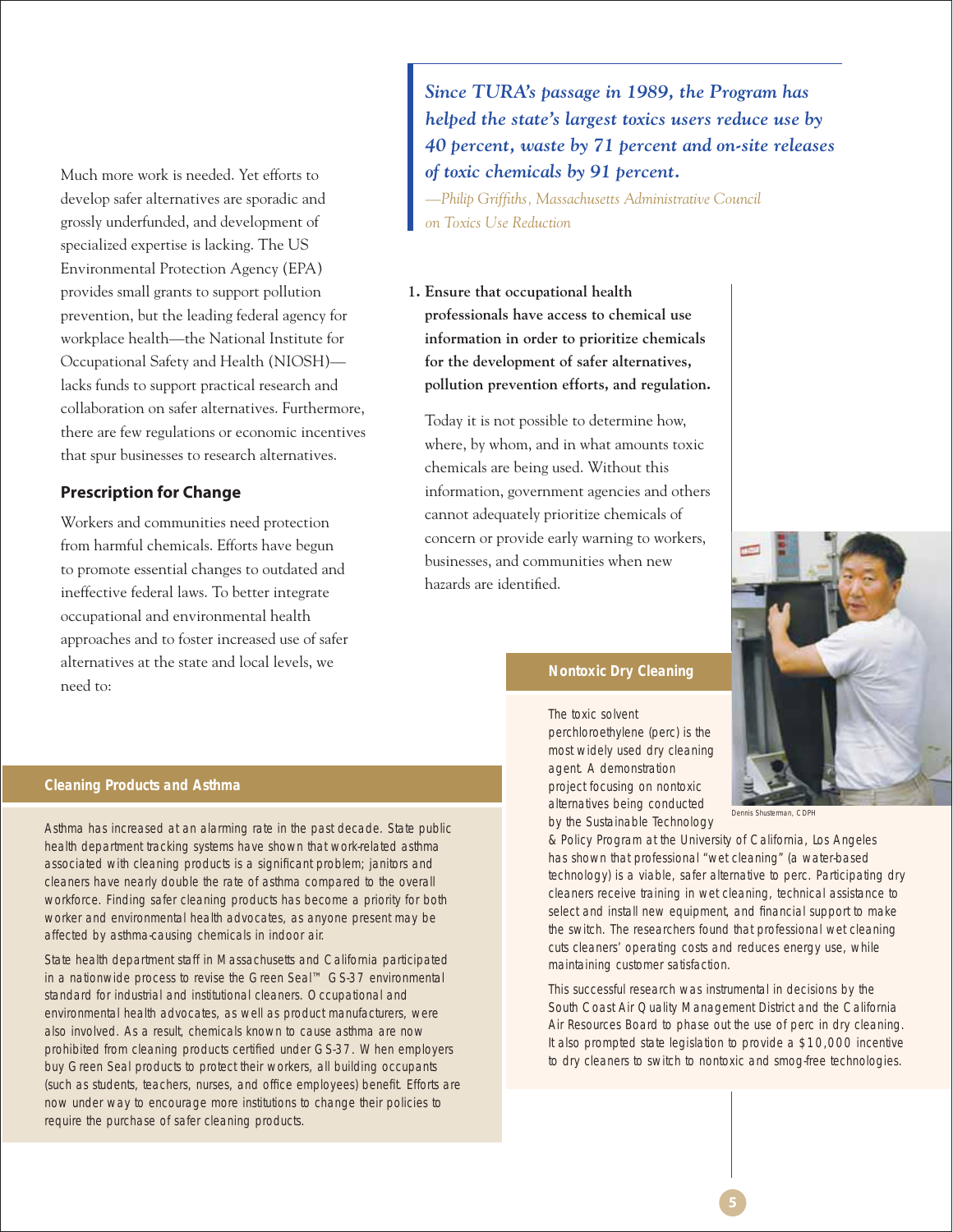*We're a small company and don't have a lot of resources to do this work. Without a doubt, technical assistance to fi nd safer chemicals and change some of our work processes has played a major role in keeping us in business. —President, Massachusetts manufacturing company*

**SEARCH** 

 Access to this information could be provided in a variety of ways. Manufacturers could be required to provide government public health agencies a listing of purchasers of specific toxic chemicals or products on an as-needed basis. Alternatively, Massachusetts and the European Union require users of targeted toxic chemicals to register their use. States will need to explore the options and select the approach that works best for them.

*Perspectives*

# **2. Expand resources to support research into safer alternatives by health departments, NGOs, universities, and research institutes.**

 We need ongoing, dedicated funding for practical research to help industry shift to safer alternative chemicals and processes. Chemical user and polluter fees can be an effective source of funds to support these activities at the state level. Modest fees often provide significant revenues, and their use is well established and accepted when goals are clearly communicated.

 In Massachusetts, companies that use chemicals pay a fee that funds the Toxics Use Reduction Institute. TURI provides training and technical assistance to help companies reduce their use of toxic chemicals and find safer alternatives. Federal funding through expanded grant programs run by the US EPA and NIOSH could support innovative and practical research by health departments, academic institutions, and others in collaboration with community, worker, and employer organizations. In addition to research funding, we need to develop economic and other incentives for businesses to participate in research.

**3. Develop regulations that drive innovation and require the adoption of safer alternatives when available.**

 Regulation that restricts the use of a hazardous substance is one of the most effective drivers of safer alternatives development. Manufacturers who wish to maintain market share are motivated to reformulate their products to remove harmful chemicals. For example, California environmental regulations that lower VOCs have led to the development of alternatives that are safer for the environment and sometimes safer for human health.

 Requiring the consideration of safer alternatives when setting a particular workplace chemical exposure limit may also lead to reformulation of products and adoption of safer alternatives. Current exposure limits are frequently a compromise between protecting worker health and feasibility of employer compliance. If alternatives exist, there is less pressure to set a compromise standard. Employers unable to meet low health-based exposure levels could switch to another safer chemical or product, thus creating a market for alternatives.

 Once alternatives are developed, businesses should be required to use them or prove why their use is not feasible in a particular workplace or work process. Continued use of hazardous chemicals should not be accepted.

# **4. Ensure the integration of occupational health concerns into development of environmental chemical legislation and regulations.**

 We have a greater chance of developing solutions that do not shift risk from one group to another and are workable for business, labor, and workers if public health and environmental agencies jointly develop chemical legislation and regulations. Labor organizations must also be actively involved, as they give voice to workers' experiences and concerns. Funding is needed to support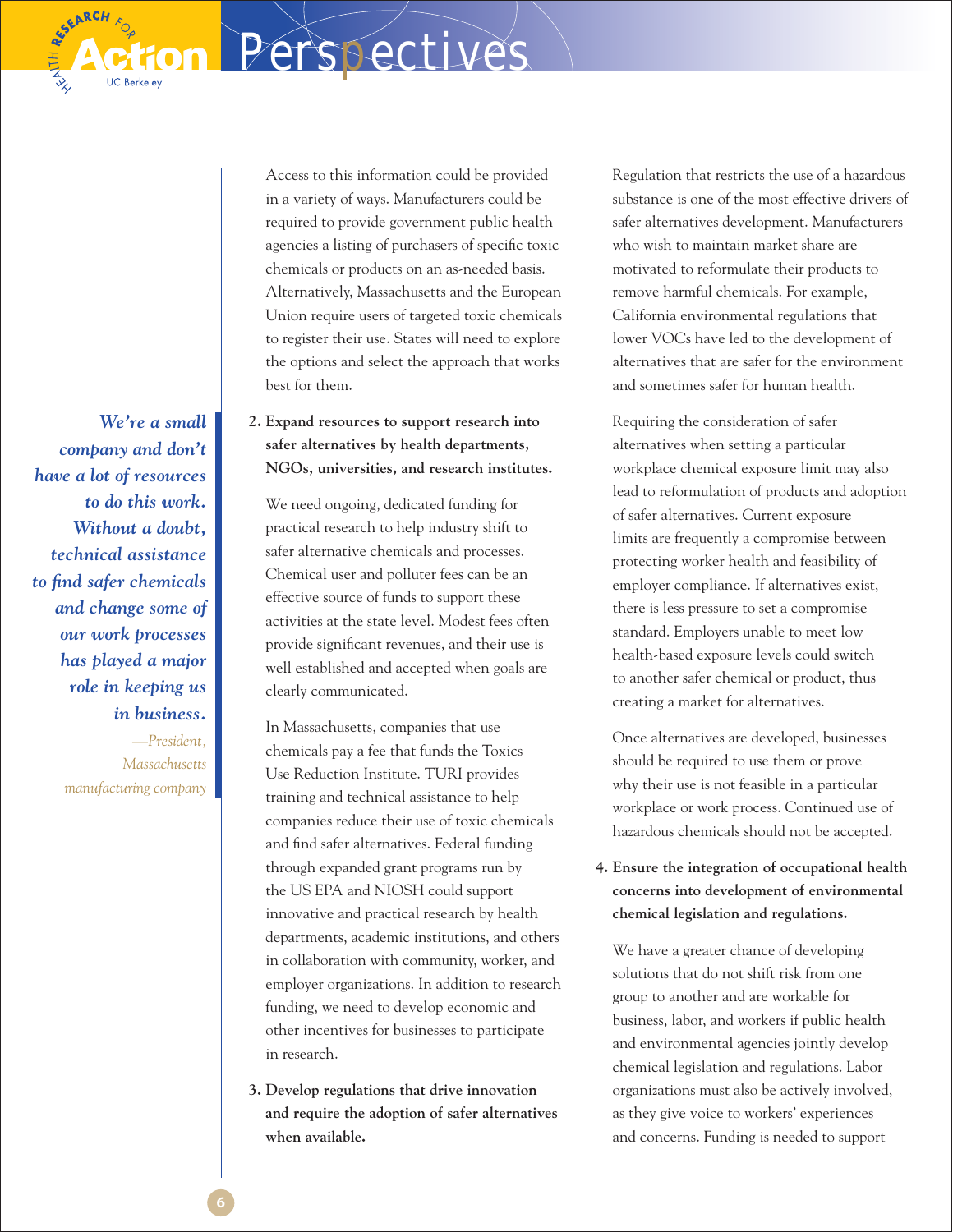

© Getty Images

meaningful collaboration by public health agencies and labor.

**5. Train workers and unions, and provide technical assistance to small and medium-size businesses about chemical hazards and safer alternatives.**

 Without training and technical assistance, business owners and workers will not be aware of the availability of safer alternatives for specific industrial operations. Effective training is needed to raise awareness of the hazards of current chemicals and the benefits of safer alternatives.

 Workers and unions also need training that empowers them to play a role in the development and implementation of safer alternatives and work processes. Most workers and many unions do not currently see themselves as playing this role. Without their active involvement we lose valuable experience and ideas for innovative solutions.

 Many organizations could develop curricula and provide training and technical assistance, including state and university occupational health programs and labor and business organizations. The National Institute of Environmental Health Sciences (NIEHS) Worker Education and Training Program funds labor unions and universities to develop green chemistry curricula for workers and train them about hazardous materials. Initiatives like this should be expanded.

**Trained workers can provide valuable input on safer job design.**

**6. Train more occupational and environmental health professionals in pollution prevention, safer alternatives, and the integration of occupational and environmental health.** 

 Expanded efforts to develop safer alternatives will create a demand for more occupational and environmental health professionals with expertise in this area. Degree programs for these professionals need to include more cross-disciplinary coursework in occupational and environmental health, engineering, and chemical processes. Training in collaborative and participatory research approaches is essential to success in this work as well.

Professionals already in the field also need this training, which could be provided by academic institutions, occupational and environmental organizations, and state and local health departments. Education and training of professionals is essential for building the next generation with the skills to solve chemical exposure problems comprehensively.

### **Conclusion**

A comprehensive federal chemicals management policy is needed to move us beyond our current regulatory framework—a reactive, chemicalby-chemical approach that permits chemicals to be used until there is sufficient evidence of harm. A proactive approach would identify toxic chemicals before they are used commercially and force the use of safer alternatives.

In the meantime, we should support and expand state and local efforts to implement safer alternatives and work processes. This will lead to better protection for workers, communities, and the environment in the immediate future and lay the groundwork for developing a comprehensive federal chemicals management policy.

*By switching to safer products, it's better for the health of both my clients and workers. Our air quality has improved and I'm also saving money by using less solvent to wash the paint guns. —Auto body shop owner*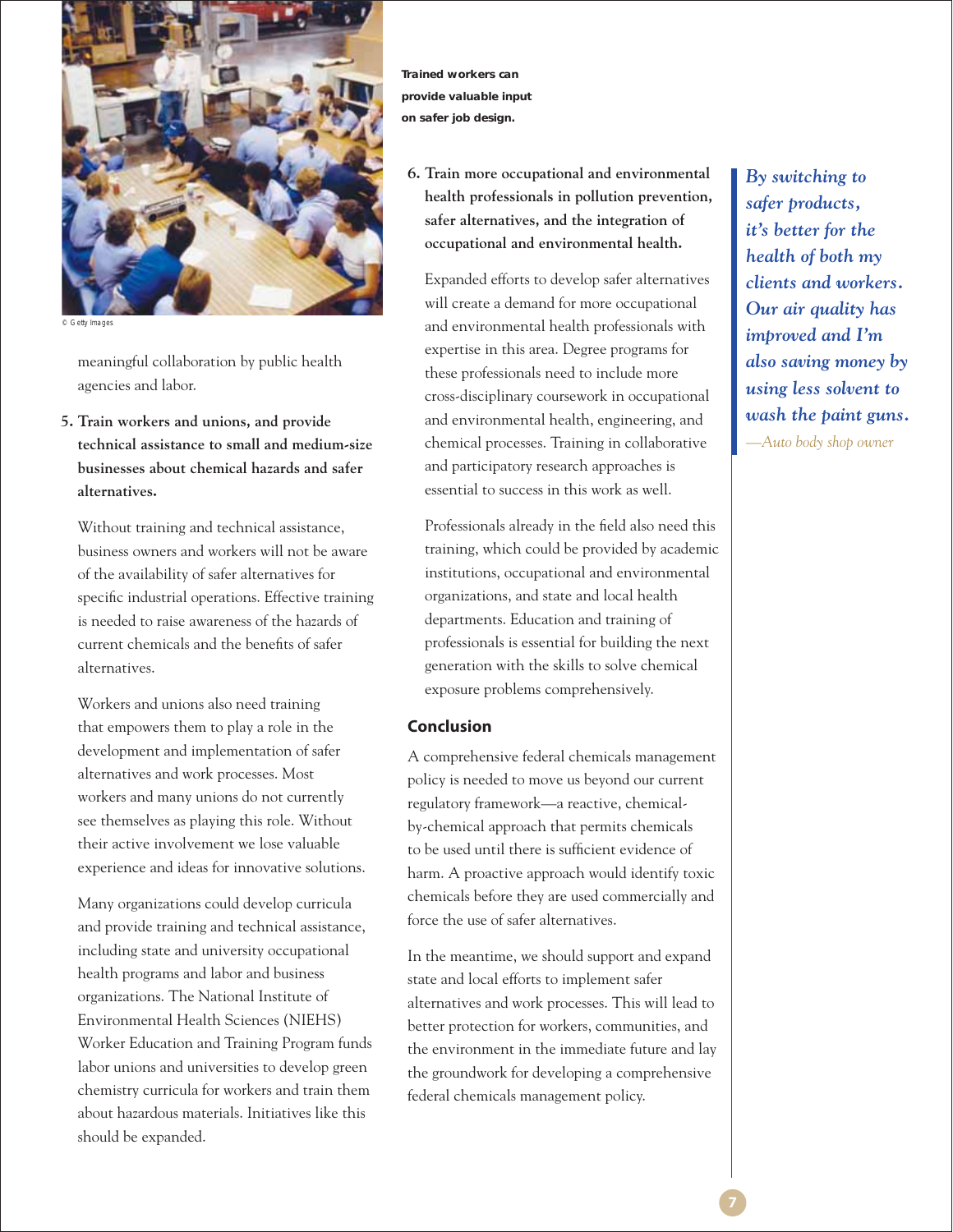

### **About the Authors**

*Perspectives*

Joan Lichterman is Managing Editor of Perspectives and Holly Brown-Williams is Director of Policy at Health Research for Action, School of Public Health, University of California, Berkeley. Linda Delp, PhD, is Director of the Labor Occupational Safety and Health Program (LOSH) at the University of California, Los Angeles. Margaret Quinn, ScD, CIH, is a Professor in the Department of Work Environment and co-founder of the Lowell Center for Sustainable Production, University of Massachusetts Lowell. Julia Quint, PhD, is a public health scientist and retired Chief of the CDPH Hazard Evaluation System and Information Service (HESIS).

### **Acknowledgments**

The authors wish to thank the Occupational Health Branch, California Department of Public Health, for supporting the writing and publication of this issue of Perspectives. We also thank Barbara Materna, PhD, CIH, and Patricia Coyle, MPH, who provided valuable input and served as technical reviewers for this article.

### **To Learn More**

Toxics Use Reduction Institute: [www.turi.org](http://www.turi.org)

Lowell Center for Sustainable Production, University of Massachusetts Lowell: <http://sustainableproduction.org>

Lowell Center's database on US State Chemicals Policies: [www.chemicalspolicy.org/chemicalspolicy.us.state.database.php](http://www.chemicalspolicy.org/chemicalspolicy.us.state.database.php)

UCLA Labor Occupational Safety and Health Program: [www.losh.ucla.edu](http://www.losh.ucla.edu)

California Department of Public Health, Occupational Health Branch, Safer Alternatives: [www.cdph.ca.gov/programs/ohb/pages/SaferAlts.aspx](http://www.cdph.ca.gov/programs/ohb/pages/SaferAlts.aspx)

UC Berkeley Program in Green Chemistry and Chemicals Policy: <http://coeh.berkeley.edu/greenchemistry>

UCLA Sustainable Technology & Policy Program: [www.stpp.ucla.edu](http://www.stpp.ucla.edu)

Institute for Research and Technical Assistance: [www.irta.us](http://www.irta.us)

References for this article are available on pp. 9–10 of the online version posted at: [http://healthresearchforaction.org/perspectives/](http://healthresearchforaction.org/perspectives/preventing-toxic-exposures.pdf)preventing-toxic-exposures.pdf

### **About Health Research for Action**

Health Research for Action is located in the UC Berkeley School of Public Health. Our mission is to conduct research and translate findings from that research into policies, resources, and programs that reduce health disparities and create healthier, more empowered communities. All of our work is conducted in partnership with the people living in these communities.

### **To Contact Us**

Health Research for Action School of Public Health University of California, Berkeley 2140 Shattuck Avenue, 10th Floor Berkeley, CA 94704-7388 PHONE: 510.643.9543 FAX: 510.642.9792 TTY: 510.643.4451 EMAIL: [healthaction@berkeley.edu](mailto:healthaction@berkeley.edu) WEB: [www.healthresearchforaction.org](http://www.healthresearchforaction.org)

Printed on recycled paper.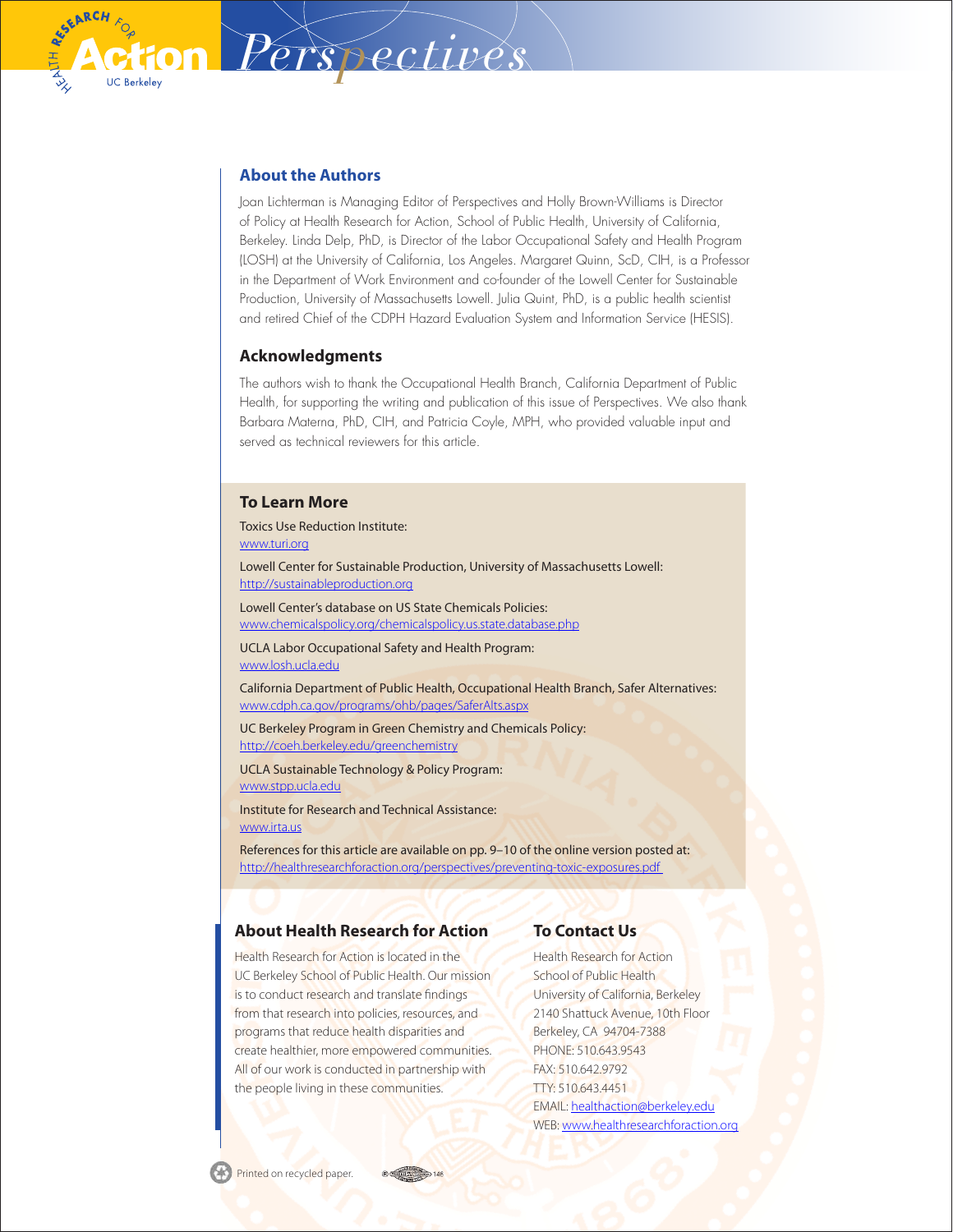

#### **References**

California, Air Resources Board. Non-Toxic Dry Cleaning Incentive Program (AB998). Accessed at [www.arb.ca.gov/toxics/dryclean/ab998.htm.](http://www.arb.ca.gov/toxics/dryclean/ab998.htm)

*Perspectives*

California, Department of Health Services (now the Department of Public Health) and Department of Industrial Relations, Hazard Evaluation System and Information Service (HESIS) (2001). *Health Hazard Advisory: n-Hexane Use in Vehicle Repair.* Richmond, Calif. June. Accessed at [www.cdph.ca.gov/programs/hesis/Documents/nhexane.pdf](http://www.cdph.ca.gov/programs/hesis/Documents/nhexane.pdf).

California, Department of Toxic Substances Control. Website, Emerging Chemicals of Concern. Accessed at [www.dtsc.ca.gov/AssessingRisk/EmergingContaminants.cfm.](http://www.dtsc.ca.gov/AssessingRisk/EmergingContaminants.cfm)

Centers for Disease Control and Prevention. N-Hexane-related neuropathy among automotive technicians—California, 1999-2000. *MMWR Weekly*, November 16, 2001, 50(45): 1011-3. Accessed at [www.cdc.gov/mmwr/preview/mmwrhtml/mm5045a3.htm](http://www.cdc.gov/mmwr/preview/mmwrhtml/mm5045a3.htm).

Cullen, Lisa (2002). A Job To Die For: *Why So Many Americans Are Killed, Injured or Made Ill at Work and What to Do About It.* Monroe, Maine: Common Courage Press.

Green Seal™ Standard for Industrial and Institutional Cleaners – GS-37. Accessed at [www.greenseal.org/certification/gs37\\_iicleaners.cfm.](http://www.greenseal.org/certification/gs37_iicleaners.cfm)

Massachusetts, Administrative Council on Toxics Use Reduction (2008). Toxics Use Reduction in Massachusetts: A Progress Report to the Governor from the Administrative Council on Toxics Use Reduction. Boston: November 25. Accessed at [http://170.63.97.68/Eoeea/docs/eea/ota/tur\\_prog/2008\\_tura\\_program\\_to\\_governor.pdf.](http://170.63.97.68/Eoeea/docs/eea/ota/tur_prog/2008_tura_program_to_governor.pdf)

Morris M, Wolf K (2006). Assessment, Development and Demonstration of Low-VOC Materials for Cleaning of Lithographic Printing Ink Application Equipment. Prepared for South Coast Air Quality Management District. Glendale, Calif.: Institute for Research and Technical Assistance. May. Accessed at [www.irta.us/Litho06.pdf.](http://www.irta.us/Litho06.pdf)

Quinn MM et al. (2006). Pollution prevention—occupational safety and health in hospitals: Alternatives and interventions. *Journal of Occupational and Environmental Hygiene* 3(4): 182–193 (April). [DOI: 10.1080/15459620600584295](http://dx.doi.org/10.1080/15459620600584295).

Rosenman KD et al. (2003). Cleaning products and work-related asthma. *Journal of Occupational and Environmental Medicine* 45(5): 556–558 (May). Accessed at [www.cdph.ca.gov/programs/ohsep/Documents/cleaningproducts.pdf](http://www.cdph.ca.gov/programs/ohsep/Documents/cleaningproducts.pdf).

Sinsheimer P et al. (2007). The viability of professional wet cleaning as a pollution prevention alternative to perchloroethylene dry cleaning. *Journal of the Air & Waste Management Association* 57(2): 172–178 (February).

South Coast Air Quality Management District. Financial Incentive Grant Program To Assist Dry Cleaners To Purchase Non-Perc Alternative Technologies. Accessed at [www.aqmd.gov/business/drycleaninggrantsNEW.htm.](http://www.aqmd.gov/business/drycleaninggrantsNEW.htm)

Sutton P, Wolf K, Quint J (2009). Implementing safer alternatives to lithographic cleanup solvents to protect the health of workers and the environment. *Journal of Occupational and Environmental Hygiene* 6(3): 174–187. [DOI: 10.1080/15459620802705524.](http://dx.doi.org/10.1080/15459620802705524)

Tickner J (2008). *Options for State Chemicals Policy Reform: A Resource Guide.* Lowell: University of Massachusetts Lowell, Lowell Center for Sustainable Production. Accessed at <http://sustainableproduction.org/downloads/OptionsforStateChemicalsPolicyReform.pdf>.

**(continued on next page)**